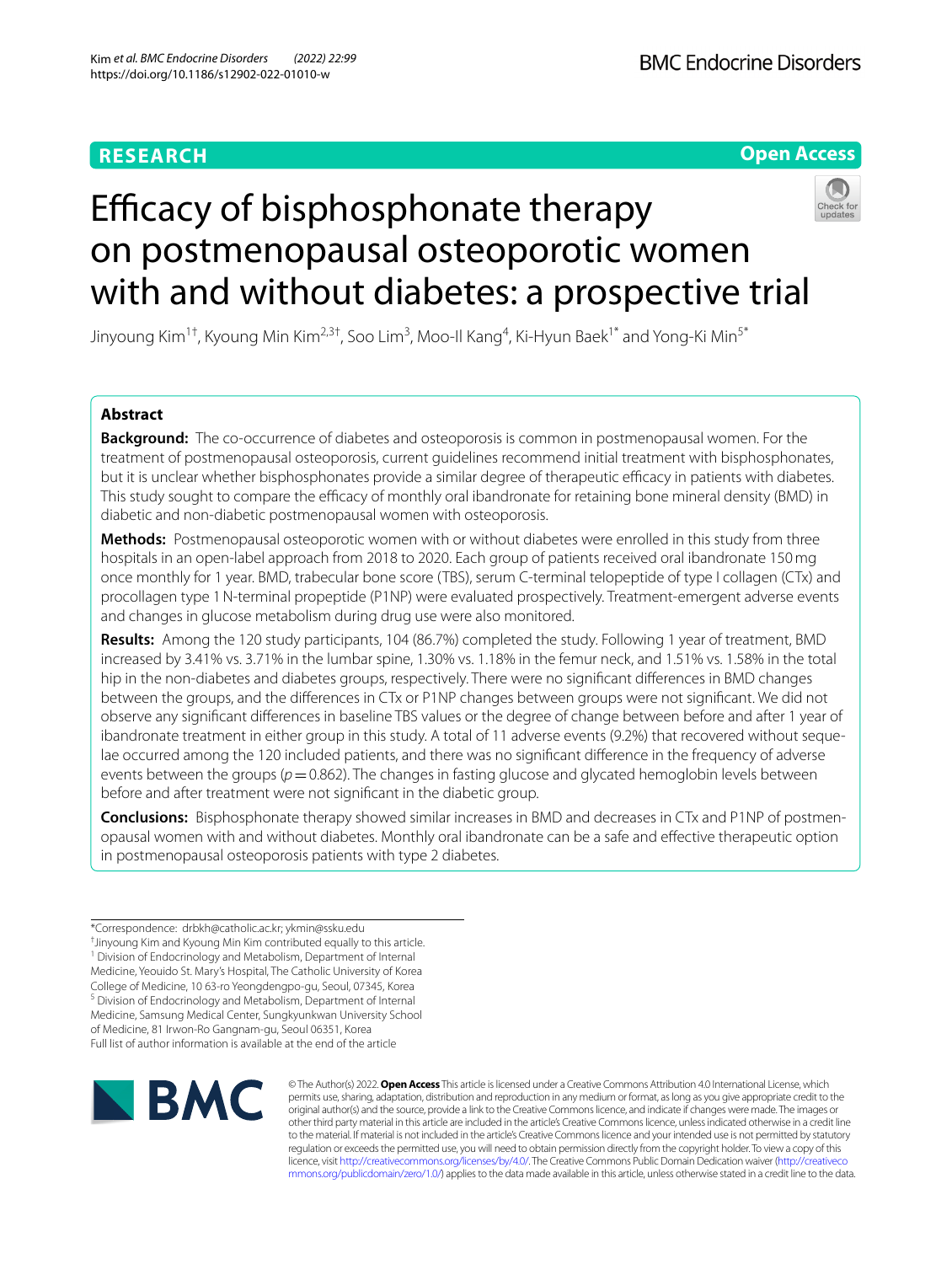**Trial registration:** NCT number: NCT05266261, Date of registration: 04 March 2022. **Keywords:** Type 2 diabetes mellitus, Osteoporosis, Bisphosphonates

## **Background**

Type 2 diabetes mellitus (T2DM) and osteoporosis are common in postmenopausal women [\[1](#page-7-0)]. Previous studies have reported that diabetes can cause deterioration of bone quality due to accumulation of advanced glycosylation end products in bone architecture or progressive microangiopathy surrounding the bone environment [[2–](#page-7-1)[5\]](#page-7-2). In addition, the risk of falls increases due to the occurrence of hypoglycemic events [[6\]](#page-7-3) and the diabetic complications such as diabetic retinopathy [[7\]](#page-7-4), diabetic peripheral neuropathy [[8\]](#page-7-5), and diabetic autonomic neuropathy. Therefore, more attention is needed to treat osteoporosis and prevent fractures in diabetic patients [[9\]](#page-7-6).

In postmenopausal women at high risk of fracture, current guidelines recommend initial treatment with bisphosphonates including alendronate, risedronate, zoledronic acid, and ibandronate to reduce fracture risk [[10,](#page-7-7) [11](#page-7-8)]. However, it is unclear whether bisphosphonates provide a similar degree of therapeutic efficacy in patients with diabetes, who can present with complex situations; such as poor bone quality, multiple comorbidities, or use of various medications. Bisphosphonates reduce osteocalcin level by inhibiting osteoclast activity  $[12]$  $[12]$ , and osteocalcin is associated with insulin secretion and sensitivity [[13\]](#page-7-10). Not surprisingly, concerns have been raised that bisphosphonate therapy can adversely afect glucose metabolism [[14](#page-7-11), [15\]](#page-7-12).

However, few studies have investigated the efficacy and safety of ibandronate in patients with T2DM. Ibandronate is a therapeutic agent that can be applied with intermittent dosing because it is sequestered in the bone with high binding affinity  $[16]$  $[16]$  $[16]$ . Once-monthly oral ibandronate, in a 150mg tablet, has been deemed efective for increasing bone mineral density (BMD) and preventing osteoporotic fractures [[17,](#page-7-14) [18\]](#page-7-15). Although the efectiveness of ibandronate for preventing non-vertebral fractures is controversial, it is used widely due to the convenience of once-monthly dosing. Based on previous studies [[19](#page-7-16), [20\]](#page-7-17), we hypothesized that the effect of ibandronate in T2DM patients is not drastically diferent than in non-diabetic patients.

This study was conducted to provide evidence of the efficacy and safety of once-monthly ibandronate, at a 150mg dose, in women with post-menopausal osteoporosis and T2DM. In addition, the infuence of ibandronate on glucose metabolism was investigated in diabetic patients.

# **Methods**

## **Study design**

This study was a multicenter, prospective clinical trial with an open-label design. Patients were enrolled from Samsung Medical Center, Yeouido St. Mary's Hospital, or Seoul National University Bundang Hospital, between 2018 and 2020. The study protocol was reviewed and approved by the institutional review board of Samsung Medical Center (SMC 2018–02-054), Yeouido St.Mary's Hospital (SC18MEDV0024), and Seoul National University Bundang Hospital (B-1712/439-003). The study was performed in accordance with Declaration of Helsinki, and informed consent was obtained from all subjects. The current study was a prospective open-label clinical trial, and the protocol was submitted World Health Organization International Clinical Trial Registry Platform (NCT number: NCT05266261, Date of registration: 4 March 2022).

## **Participants**

The patients recruited were as those who had previously visited the hospital for other diseases, and who consented to the clinical trial explanation from the attending physician. Patients were enrolled based on the following inclusion criteria: a) age of at least 55 years at the time of screening; b) postmenopausal woman, defned as the absence of menstruation for at least 12 consecutive months; and c) a diagnosis of osteoporosis (indicated by a BMD T-score≤−2.5 points in the lumbar spine, total hip, or femoral neck). Exclusion criteria were as follows: a) a history of osteoporosis treatment within 3 years of the study, b) underlying disease (e.g., heart failure, liver disease, renal disease, or malignancy) and/or the use of drugs that afect bone metabolism (e.g., steroids, immunosuppressants, gonadotropin-releasing hormone agonists, aromatase inhibitors, thiazolidinedione drugs, anticonvulsants, and antidepressants); and c) a history of adverse effects of bisphosphonate or difficulty taking the drug due to an inability to sit or the presence of upper gastrointestinal disease. Criteria for stopping the clinical trial were as follows: a) withdrawal of consent from study subjects, b) serious adverse reaction confrmed by the investigators c) violation of the protocol; or d) noncooperation of subjects.

#### **Interventions**

One tablet (150 mg of ibandronate  $+24,000$  IU of cholecalciferol) was provided on the same date each month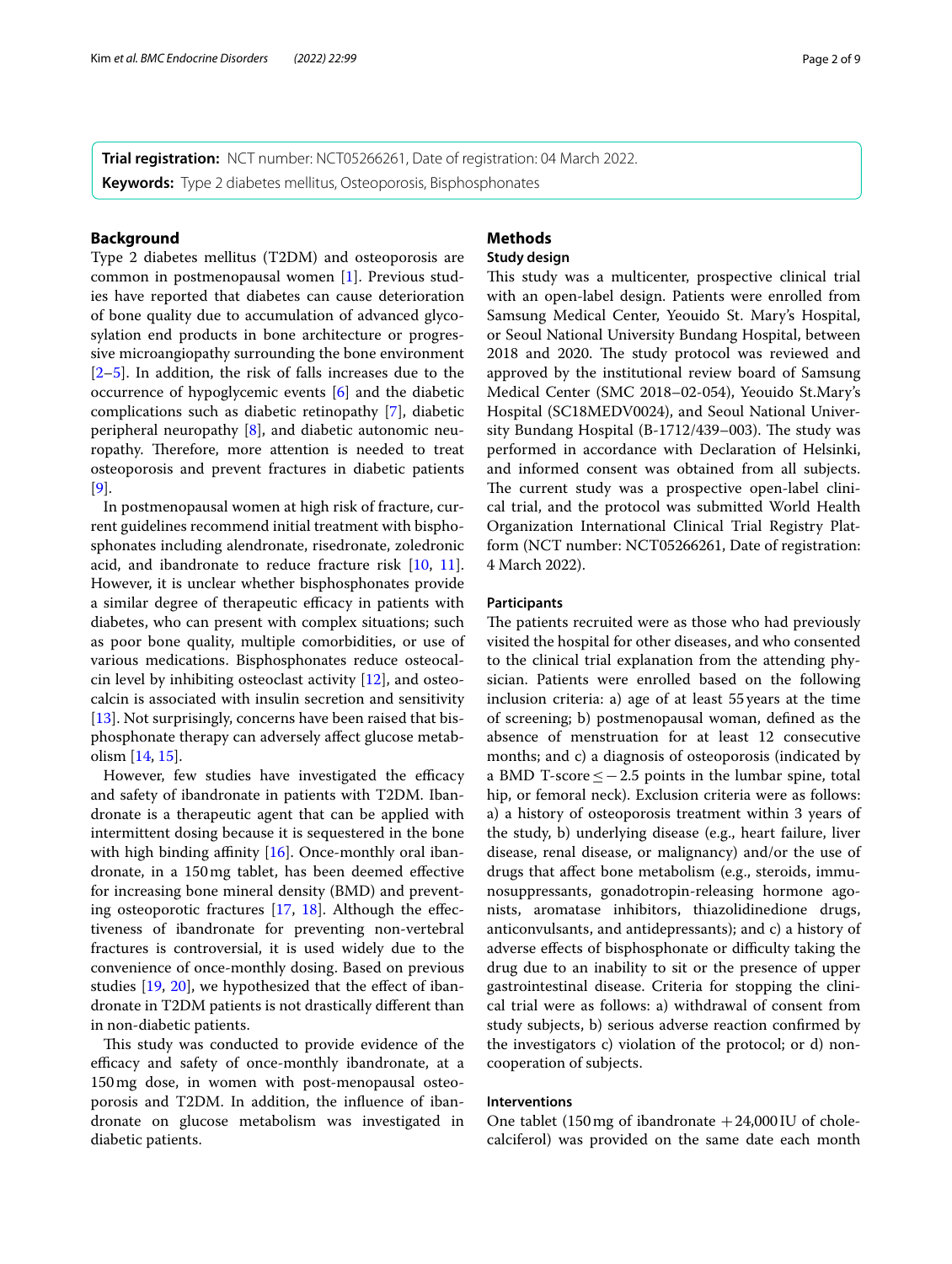with a sufficient amount of water at least 1 hour before the ingestion of food and other drugs. Calcium and vitamin D replacements were administered for all subjects during the study period (daily oral formulation: 1250mg of calcium carbonate +1000IU of cholecalciferol). Study activities were discontinued if the subject withdrew consent or reported an adverse reaction to the study drug.

### **Measurements**

Subjects visited the clinic every 6 months and were instructed to fast for more than 8 hours in the morning of the visit day; blood pressure, pulse rate, respiration rate, and body temperature were measured at rest, and blood sampling was performed. BMD was measured at diferent centers using two types of dual-energy X-ray absorptiometry devices, either the Lunar Prodigy Advance (GE Healthcare., Chicago, IL, USA) or Hologic Delphi W (Hologic Inc., Marlborough, MA, USA), and was evaluated at baseline and at the end of the study. Harmonizing equations [\[21](#page-7-18)] were used to compare the baseline BMD values of the study groups. The trabecular bone score (TBS) of the lumbar spine was evaluated in the patient group that used the Lunar scanner. Serum C-terminal telopeptide of type I collagen (CTx) and procollagen type 1N-terminal propeptide (P1NP) levels were measured by immunoassay methods using Elecsys kits – 07296355001V4 and 07296509001V4 (Roche Diagnostic Corp., Basel, Switzerland).

## **Outcomes**

The primary efficacy endpoint was the percentage change of BMD at the lumbar spine, femur neck, or total hip after 1 year, and secondary efficacy endpoints were percentage changes in the serum bone turnover markers CTx and P1NP. The primary safety endpoint was an adverse event requiring drug discontinuation; secondary safety endpoints were changes in fasting glucose or glycosylated hemoglobin (HbA1c) level at the start or end of the study in diabetic patients.

## **Sample size**

When the percentage change in lumbar spine BMD was compared between diabetic and non-diabetic patients, a diference of at least 2.0 percentage points was considered clinically meaningful, with consideration of error. The standard deviation was assumed to be 4.5 based on a previous study, and initial study planning calculated that about 45.5 study subjects were required for each group to achieve results with 80% power and at a 5% signifcance level (two-tailed test). Considering the anticipated dropout rate of 20%, a total of 120 patient enrollments were planned.

#### **Statistical analysis**

Data normality was assessed through the Shapiro-Wilk Test. For continuous variables that formed normal distributions, the mean and standard deviation values were expressed and compared using a t-test. For continuous variables that did not form normal distributions, the median and interquartile ranges (IQR) were expressed and compared with the Wilcoxon rank-sum test. To analyze the percentage diference in BMD change, an analysis of covariance was performed with age as a covariate, and the result was expressed as the least square mean and its 95% confdence interval. Changes in bone turnover markers were analyzed using the generalized estimating equation for repeated-measures analysis and compared using Tukey's method for multiple comparisons. Two sided *P* values less than 0.05 were considered statistically signifcant. Statistical analysis was performed using R version 4.1.0 (R Foundation for Statistical Computing, Vienna, Austria).

## **Results**

## **Baseline characteristics**

Among the 120 study participants, 104 (86.7%) completed the study (Fig.  $1$ ), and group analysis indicated that the diabetic group was older and had higher body mass index (BMI) values. However, BMD, TBS and T-scores were not signifcantly diferent between the two groups, and there were no signifcant diferences in baseline bone turnover markers or serum vitamin D level between the two groups (Table [1\)](#page-3-1). The duration of T2DM in the diabetic group was a median of 12years (IQR, 2–17.25years). Treatment methods for T2DM varied from mono-drug therapy to insulin use. The baseline HbA1c level for T2DM patients ranged from 5.5 to 9.1% (Additional File [1:](#page-6-0) Fig. S1).

## **Efficacy**

Following 1 year of treatment, the BMD increased by 3.5% in the lumbar spine, 1.2% in the femur neck, and 1.5% in the total hip area for all treated patients. When the increments in BMD were investigated for each group, the results were 3.41% vs. 3.71% for the lumbar spine, 1.30% vs. 1.18% for the femur neck, and 1.51% vs. 1.58% in the total hip in the non-diabetes and diabetes group, respectively. There was no significant difference in these BMD changes between groups (Fig. [2](#page-4-0)). Changes in TBS values of the lumbar spine were analyzed for patients who had undergone imaging with the Lunar scanner. The mean (standard deviation) TBS values were 1.310 (0.058) at baseline and 1.333 (0.071) at the end of the study in the non-diabetic group and 1.289 (0.076) and 1.288 (0.088) in the diabetic group, respectively. Unlike BMD, no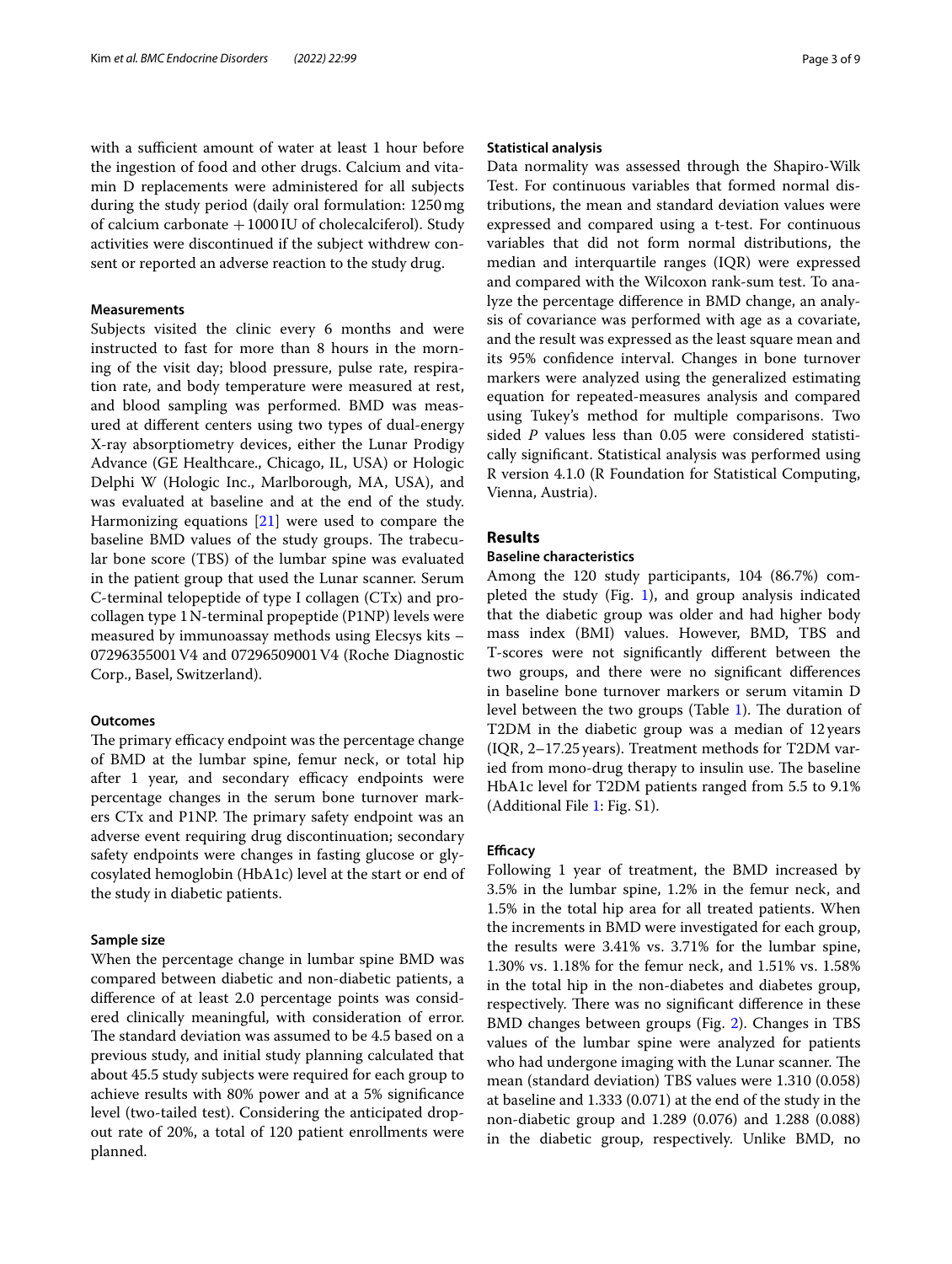

<span id="page-3-1"></span><span id="page-3-0"></span>

|                                                     | Non-DM $(n=55)$        | DM $(n=49)$            | p <sub>b</sub> |
|-----------------------------------------------------|------------------------|------------------------|----------------|
| Age, years (median (IQR))                           | $66(63 - 73)$          | 73 (67-79)             | < 0.001        |
| Age at menopause                                    | $51(48-53)$            | $52(48-54)$            | 0.423          |
| Menopause duration                                  | $16(12-21)$            | $23(14-28)$            | 0.037          |
| Body-mass index, kg/m <sup>2</sup> (mean (SD))      | 22.3(2.6)              | 24.6(2.6)              | < 0.001        |
| Fasting glucose, mg/dL (median, (IQR))              | 97 (94-106)            | 126 (113-149)          | < 0.001        |
| HbA1c, % (median, (IQR))                            | $5.4(5.3 - .5.6)$      | $6.4(6.0-6.8)$         | < 0.001        |
| Bone mineral density, g/cm <sup>2</sup> (mean (SD)) |                        |                        |                |
| Lumbar                                              | 0.773(0.078)           | 0.804(0.709)           | 0.098          |
| Femoral neck                                        | 0.656(0.101)           | 0.671(0.099)           | 0.663          |
| Total hip                                           | 0.746(0.099)           | 0.739(0.106)           | 0.607          |
| Bone mineral density, T score (mean (SD))           |                        |                        |                |
| Lumbar                                              | $-2.74(0.75)$          | $-2.54(0.76)$          | 0.180          |
| Femoral neck                                        | $-2.08(0.65)$          | $-2.16(0.77)$          | 0.544          |
| Total hip                                           | $-1.64(0.75)$          | $-1.91(0.83)$          | 0.085          |
| Trabecular bone score <sup>a</sup> (mean (SD))      | 1.300 (0.058)          | 1.289 (0.076)          | 0.294          |
| Previous fracture – number (%)                      | 6(10.9)                | 13(26.5)               | 0.071          |
| Serum $\beta$ -CTX, ng/liter (median (IQR))         | $0.395(0.260 - 0.593)$ | $0.350(0.225 - 0.503)$ | 0.421          |
| Serum P1NP, ng/liter (median (IQR))                 | 53.1 (33.7–63.9)       | 45.4 (29.7-60.6)       | 0.346          |
| 25-Hydroxivitamin D, ng/mL (mean (SD))              | 25.57 (14.69)          | 31.36 (12.16)          | 0.192          |

<sup>a</sup> Trabecular bone score values were available for 78 patients. <sup>b</sup> For continuous variables that formed normal distributions, the mean and standard deviation values were expressed and compared using a t-test. For continuous variables that did not form normal distributions, the median and interquartile ranges were expressed and compared with the Wilcoxon rank-sum test. Two sided *P* values less than 0.05 were considered statistically signifcant

signifcant change in the TBS between before and after treatment was observed ( $p = 0.20$  and  $p = 0.80$ ).

There was no difference in baseline level for changes in bone turnover markers between groups (Fig. [3\)](#page-4-1). The levels of bone turnover markers decreased signifcantly following treatment ( $p$ <0.001). The degrees of reduction at 6 months in the non-diabetes and diabetes groups were 58.1% vs. 48.6% (*p*=0.09) for CTx and 54.9% vs. 51.1% (*p*=0.19) for P1NP, respectively. In the diabetic group, the efficacy of ibandronate on BMD and bone turnover markers were evaluated according to the duration of diabetes, treatment method, and baseline HbA1c of the patient, but no signifcant diference was observed (Additional File [2](#page-6-1): Table S1).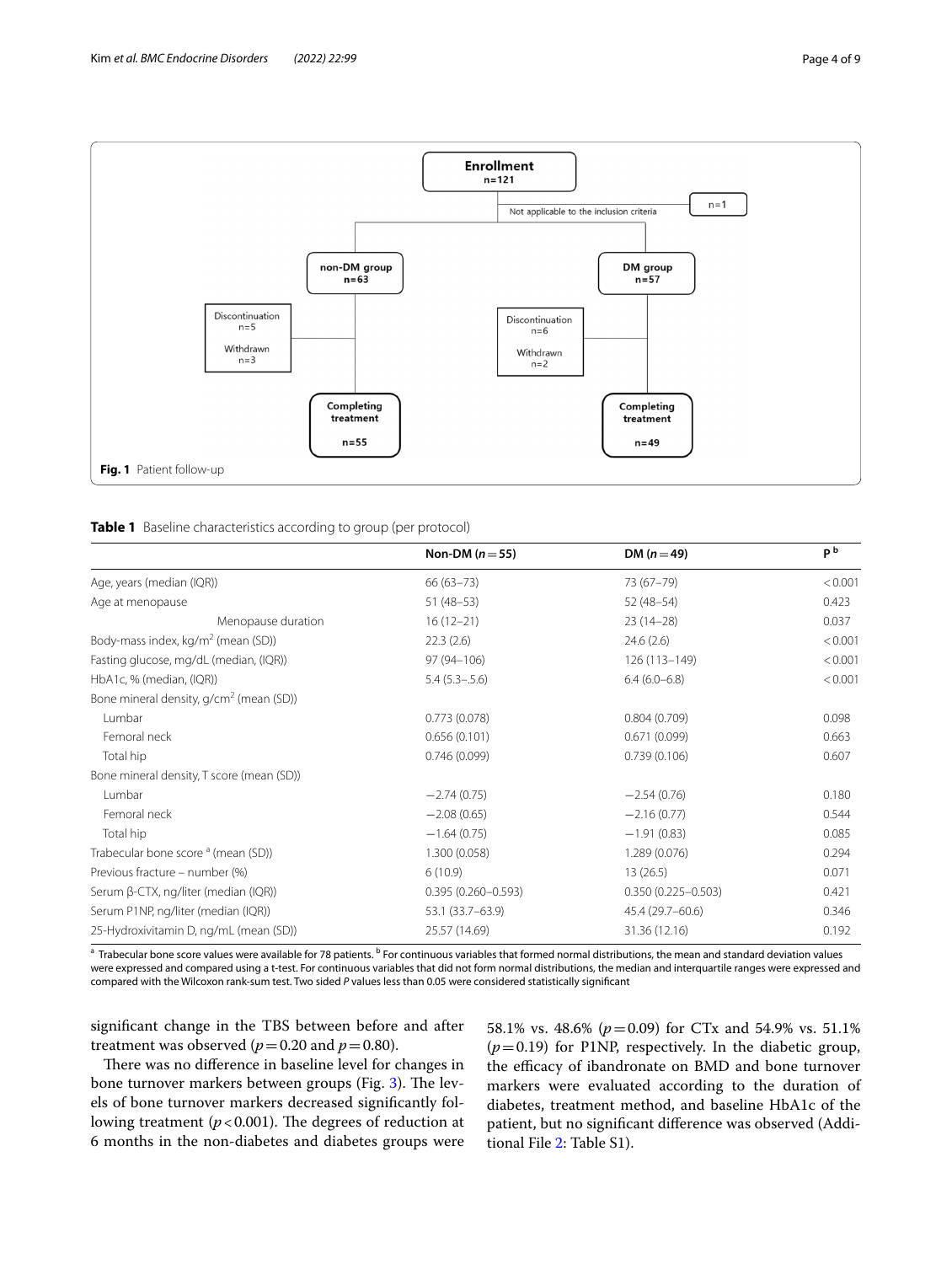

<span id="page-4-0"></span>presented as least square mean and 95% confidence interval. ( $n = 120$ , biologically independent samples; 63 for nondiabetes and 57 for diabetes)



<span id="page-4-1"></span>The number of patients with previously symptomatic compression fractures reported at the baseline screening visit was six in the non-diabetic group and 13 in the diabetic group, respectively. More patients in the diabetic group tended to report osteoporotic fractures, but this diference was not statistically signifcant. Radiologically confrmed lumbar compression fractures were investigated through baseline X-ray imaging, and nine and 15 patients in the non-diabetic group and the diabetic group, respectively, were identifed as having such fractures; this diference was not statistically signifcant. Newly developed fractures were not analyzed as a study endpoint because the follow-up treatment period was limited to 1 year. However, no patients reported symptomatic fractures, including atypical fractures, during the study period. During follow-up, one radiologic

compression fracture of the lumbar spine (L2) was confrmed in a patient in the diabetic group.

#### **Safety**

A total of 11 adverse events (9.2%) occurred among the 120 included patients (Table [2\)](#page-5-0). One patient in the nondiabetic group developed a persistent fever and was withdrawn from the study based on the investigator's decision. Two patients in the non-diabetic group and three patients in the diabetic group stopped treatment due to myalgia. One patient in each group requested to discontinue the study due to dyspepsia, and one patient in the non-diabetic group and two patients in the diabetic group requested to discontinue the study due to weight loss. All adverse reactions recovered without sequelae after discontinuation of the drug. There was no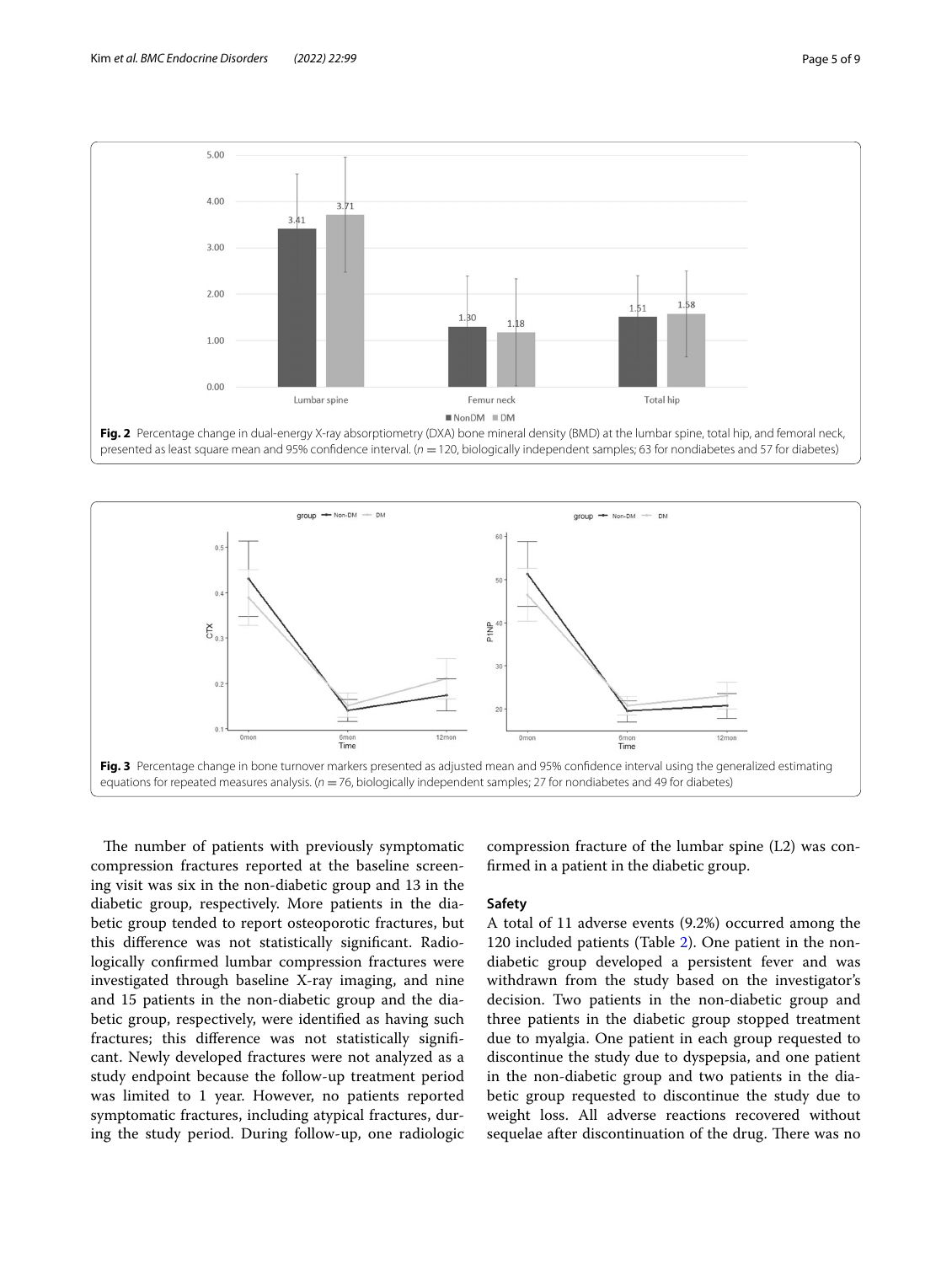<span id="page-5-0"></span>**Table 2** Safety assessment based on treatment-emergent adverse event profles (Intention to Treat)

|                    | Non-DM $(n=63)$ | DM $(n=57)$ |  |
|--------------------|-----------------|-------------|--|
| Number of patients | $5(7.9\%)$      | 6(10.5%)    |  |
| Fever              |                 | 0           |  |
| Myalgia            |                 | ζ           |  |
| Dyspepsia          |                 |             |  |
| Weight loss        |                 |             |  |
|                    |                 |             |  |

*DM* diabetes mellitus

signifcant diference in the frequency of adverse events between the two groups  $(p=0.862)$ . To evaluate the efects of ibandronate on glucose metabolism, levels of fasting glucose and HbA1c were evaluated in the diabetic group, and the diferences between before and after treat-ment were not statistically significant (Table [3\)](#page-5-1).

## **Discussion**

The purpose of this study was to determine whether monthly oral ibandronate therapy is as efective for retaining BMD in diabetic patients compared to nondiabetic patients. No signifcant diference was observed in the changes in BMD and suppression of bone turnover markers between the diabetic and non-diabetic groups. In addition, measurements of fasting glucose and HbA1c for evaluating glucose metabolism in diabetic patients did not signifcantly difer between before and after treatment.

In this study population, although the T2DM patient group was older, the baseline BMD and T-score values were not statistically diferent between the two groups. Therefore, patient age was corrected for analysis of covariance to compare differences in BMD changes. The average increase in lumbar spine BMD was 3.5% in all patients in this study, and there were increases of 3.4 and 3.7% in BMD in the lumbar spine in the non-diabetic and diabetic groups, respectively (Fig. [2\)](#page-4-0). The observed  $3.5\%$ increase in BMD was lower than that reported in Western studies, but this result is similar to fndings in a metaanalysis of randomized controlled trials  $[22]$  $[22]$ . There was also no signifcant diference in BMD change between the two groups in the femoral neck or the total hip area, which showed an increase less than 2%. However, the

efect of ibandronate on lumbar spine BMD was confrmed, which is consistent with the results of a previous large-scale study that documented signifcant prevention of vertebral fracture with ibandronate therapy [\[23\]](#page-7-20).

Discordance has been reported in that patients with T2DM have a high BMD but are at an increased fracture risk [\[24](#page-7-21), [25](#page-7-22)]. Previous investigators have reported signifcantly lower TBS values in T2DM patients, and thus attempted to explain the increased fracture risk in diabetic patients through the mechanism of low TBS values [\[26](#page-7-23), [27](#page-7-24)]. However, we did not observe any signifcant diferences in baseline TBS values or the degree of change between before and after one year of ibandronate treatment in either group in this study. This is consistent with previous observations that changes in TBS were less responsive to bisphosphonate treatment compared to BMD  $[28, 29]$  $[28, 29]$  $[28, 29]$  $[28, 29]$  $[28, 29]$ . The coefficient of variation indicating reproducibility or precision of TBS is more than twice that of BMD  $[30]$ , and it is thought that the number of patients confrming statistical signifcance is greater than the sample size of this study. Therefore, the interpretation of TBS in T2DM patients may be controversial, and further studies are needed.

Similar to the results of previous reports [[31,](#page-8-0) [32](#page-8-1)], the degree of biomarker reduction was about 50% for both CTx and P1NP in this study. There was no significant diference in baseline biomarker levels in the two groups, and the efect could be verifed by the decrease in bone turnover markers without a signifcant diference between the diabetic and non-diabetic groups (Fig. [3](#page-4-1)). Diabetic patients generally tended to exhibit low bone turnover [\[33,](#page-8-2) [34](#page-8-3)], but bone turnover markers were not significantly different in this study. This may be due to the fact that most patients had good glycemic control with a HbA1c level under 7%. However, considering that the diabetic group was older than the non-diabetic group, it is a meaningful that the changes in bone turnover markers were not signifcantly diferent in this study. Low bone turnover in diabetic patients can be related to side efects associated with the use of bisphosphonates. However, the inhibition of bone turnover in the diabetic group was similar to that in the non-diabetic group according to the results of this study. In addition, similar changes in bone turnover markers in both groups

<span id="page-5-1"></span>**Table 3** Changes in glucose metabolism before and after treatment in the diabetic group

| <b>Clinical variables</b>             | Pre-treatment Median (Interguartile range) Post-treatment Median (Interguartile | range)              |       |
|---------------------------------------|---------------------------------------------------------------------------------|---------------------|-------|
| Fasting glucose, mg/dL(median, (IQR)) | $126(112 - 142)$                                                                | $132(116 - 146)$    | 0.463 |
| HbA1c, % (median, (IQR))              | $6.4(6.03 - 6.80)$                                                              | $6.50(6.03 - 7.07)$ | 0.425 |

<sup>a</sup> Two sided P values were calculated by the Wilcoxon rank-sum test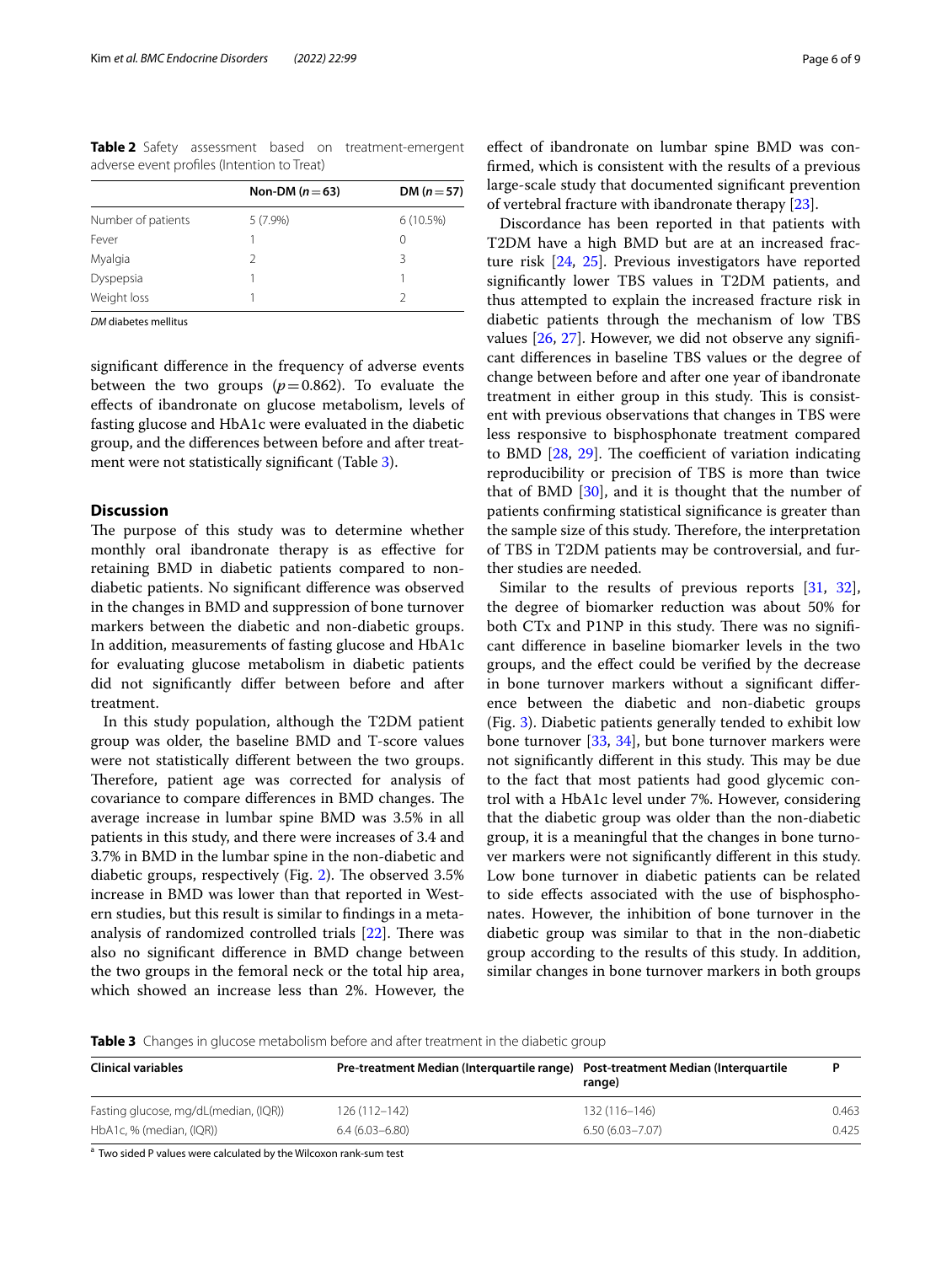prove that it is justifed to use bone turnover markers to monitor drug efficacy even in diabetic patients.

In terms of safety, the proportion of patients who discontinued study participation was almost the same in both groups, and there was no signifcant diference in the incidence of adverse efects between the groups (Table [2\)](#page-5-0). Although the diabetic group was older and more side efects can be expected in this population due to polypharmacy [\[35](#page-8-4)], the absence of a diference in the incidence of side efects in the groups demonstrates the safety of the drug. Therefore, we suggest that monthly ibandronate  $(150 \text{ mg}$  ibandronate  $+24,000 \text{ IU}$  vitamin D tablet) is tolerable in postmenopausal women with diabetes.

Bisphosphonate therapy reduced bone turn-over and resulted in lowering osteocalcin secretion, which may infuence glucose metabolism. However, it is not clear how bisphosphonate treatment afects glucose metabolism in diabetic patients. Researchers previously reported that the efect of altered osteocalcin levels on glucose metabolism with bisphosphonate therapy was inconsequential [[36,](#page-8-5) [37\]](#page-8-6). Some studies insist a rather favorable effect of bisphosphonate therapy in diabetic patients [\[38](#page-8-7), 39. The results of this study also show no differences in fasting glucose and HbA1c levels between before and after treatment (Table [3](#page-5-1)). Based on the results of our study, the efect of ibandronate on diabetes is not signifcant, so the use of ibandronate in T2DM patients appears to be safe in terms of glucose metabolism. Subgroup analysis was performed to further assess the diabetic group of this study based on patient distribution (Addi-tional File [1:](#page-6-0) Fig. S1) and treatment effects (Additional File [2:](#page-6-1) Table S1). However, no significant difference was noted in the efficacy of ibandronate according to diabetic status.

This study had several limitations. First, researcher intervention cannot be excluded since the study was conducted with an open-label design. In particular, the recruitment process of patients in this study was conducted with those who received research proposals from the attending physician, rather than open recruitment. Second, the number of subjects in this study was smaller than in the previous study [[40\]](#page-8-9), and the research approach might have overlooked an efect on femur neck and total hip BMD, where the efect of ibandronate was relatively small. In addition, a larger number of patients is needed to investigate TBS change due to precision error. Third, patients in the diabetes group were composed of patients with good glycemic control and diferent diabetic treatment methods, it is difficult to confirm definite infuence of ibandronate on glucose metabolism from this study alone. Therefore, additional studies are necessary for uncontrolled diabetes mellitus or type 1 diabetic patients. Finally, it is difficult to evaluate the effect of ibandronate treatment on long-term fracture prevention based only on the results of this study because of the one-year study duration. Nevertheless, this study is a rare study designed to investigate the diference in treatment response to osteoporosis medications between patients with and without diabetes, and the results provide data that support the use of ibandronate therapy in patients with diabetes. To the best of our knowledge, this study is the frst study on the use of ibandronate in diabetic patients.

## **Conclusions**

In conclusion, bisphosphonate therapy showed similar increases in BMD and decreases in bone turnover markers in postmenopausal women with and without diabetes. Monthly oral ibandronate can be a safe and efective therapeutic option in postmenopausal osteoporosis patients with T2DM.

#### **Abbreviations**

*T2DM*: Type 2 diabetes mellitus; *BMD*: Bone mineral density; *DEXA*: Dual-energy X-ray absorptiometry; *TBS*: Trabecular bone score; *CTx*: C-terminal telopep‑ tide of type I collagen; *P1NP*: Procollagen type 1N-terminal propeptide; *HbA1c*: Glycosylated hemoglobin; *IQR*: Interquartile ranges; *BMI*: Body mass index.

#### **Supplementary Information**

The online version contains supplementary material available at [https://doi.](https://doi.org/10.1186/s12902-022-01010-w) [org/10.1186/s12902-022-01010-w.](https://doi.org/10.1186/s12902-022-01010-w)

<span id="page-6-1"></span><span id="page-6-0"></span>**Additional fle 1.**

**Additional fle 2.**

#### **Acknowledgements**

We would like to thank all the participants of the studies, and Handok Pharmaceutical that funded the research.

#### **Authors' contributions**

Jinyoung Kim and Kyoung Min Kim contributed equally to this work. Kyoung Min Kim, Ki-Hyun Baek and Yong-Ki Min designed the study, enrolled the patients, quality assessment. Soo Lim and Moo-Il Kang performed literature screening and data extraction. Jinyoung Kim conducted data extraction and data analysis, and wrote the original draft. Kyoung Min Kim and Ki-Hyun Baek contributed to reviewing and editing of the manuscript. All authors have read the fnal manuscript and agreed to publication. Correspondence to Ki-Hyun Baek or Yong-Ki Min.

#### **Funding**

This work was supported by the research fund of Handok Pharmaceutical.

#### **Availability of data and materials**

The data that support the findings of this study are available from the corresponding author upon reasonable request.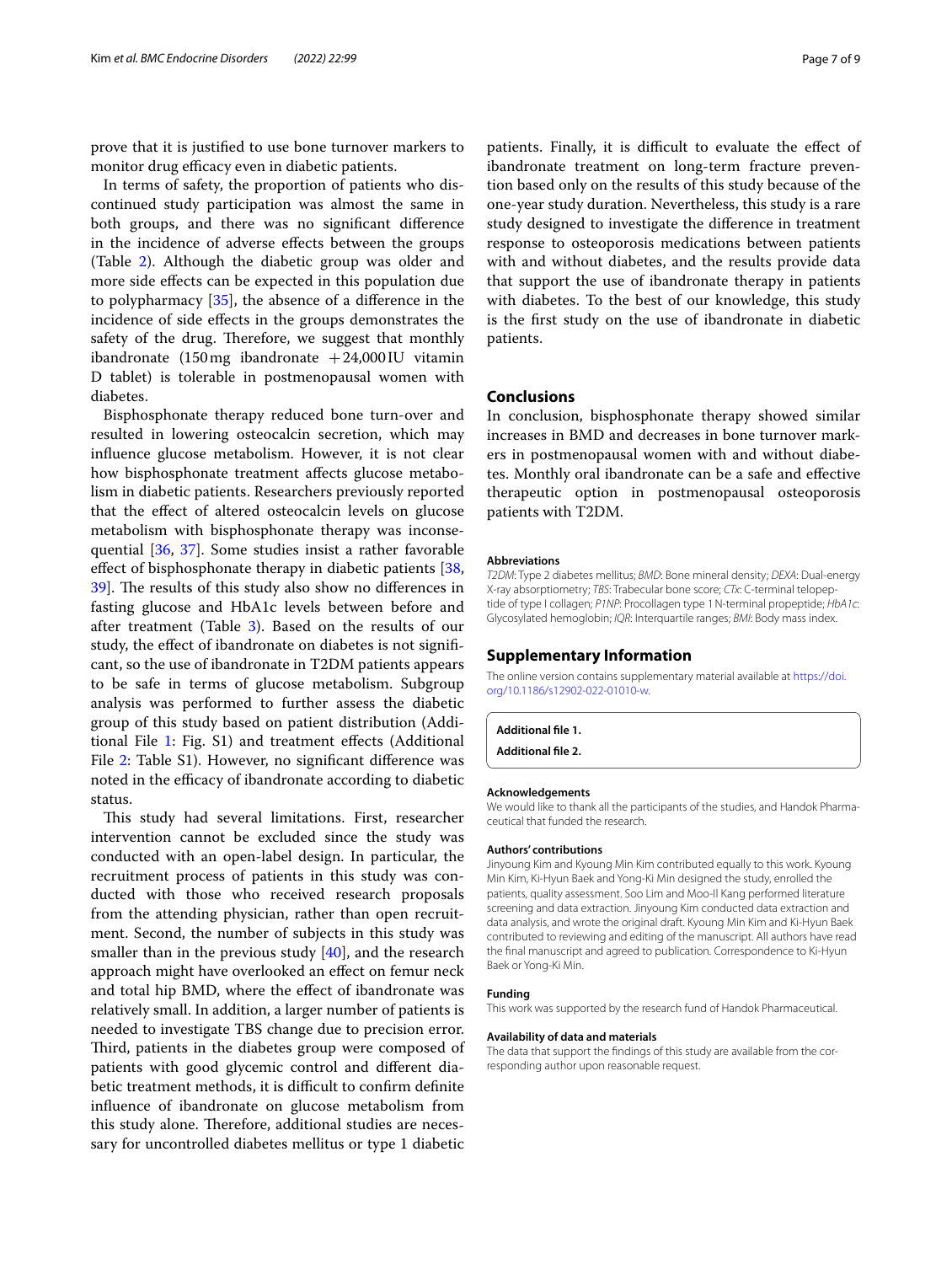## **Declarations**

#### **Ethics approval and consent to participate**

The study protocol was reviewed and approved by the institutional review board of Samsung Medical Center (SMC 2018–02-054), Yeouido St.Mary's Hospital (SC18MEDV0024), and Seoul National University Bundang Hospital (B-1712/439–003). The study was performed in accordance with Declaration of Helsinki, and informed consent was obtained from all subjects.

#### **Consent for publication**

Not applicable for this study.

#### **Competing interests**

The funder had no role in data collection, analysis, or preparation of the manuscript. The authors have no other conficts of interest to declare.

#### **Author details**

<sup>1</sup> Division of Endocrinology and Metabolism, Department of Internal Medicine, Yeouido St. Mary's Hospital, The Catholic University of Korea College of Medicine, 10 63-ro Yeongdengpo-gu, Seoul, 07345, Korea. <sup>2</sup> Division of Endocrinology and Metabolism, Department of Internal Medicine, Yongin Severance Hospital, Yonsei University College of Medicine, 363 Dongbaekjukjeon‑daero Giheung-gu, Yongin-si, Gyeonggi-do 16995, Korea. <sup>3</sup>Division of Endocrinology and Metabolism, Department of Internal Medicine, Seoul National University Bundang Hospital, Seoul National University College of Medicine, 82 Gumi-ro 173 Beon-gil Bundang-gu, Seongnam-si, Gyeonggi-do, 13620, Korea. <sup>4</sup>Division of Endocrinology and Metabolism, Department of Internal Medicine, Seoul St. Mary's Hospital, The Catholic University of Korea College of Medicine, 222 Banpo-daero Seocho-gu, Seoul 06591, Korea. <sup>5</sup> Division of Endocrinology and Metabolism, Department of Internal Medicine, Samsung Medical Center, Sungkyunkwan University School of Medicine, 81 Irwon‑Ro Gangnam‑gu, Seoul 06351, Korea.

#### Received: 23 November 2021 Accepted: 30 March 2022 Published online: 11 April 2022

#### **References**

- <span id="page-7-0"></span>1. Paschou SA, Dede AD, Anagnostis PG, Vryonidou A, Morganstein D, Goulis DG. Type 2 diabetes and osteoporosis: A guide to optimal management. J Clin Endocrinol Metab. 2017;102(10):3621–34.
- <span id="page-7-1"></span>2. Brownlee M, Cerami A, Vlassara H. Advanced glycosylation end products in tissue and the biochemical basis of diabetic complications. N Engl J Med. 1988;318(20):1315–21.
- 3. Kusumbe AP, Ramasamy SK, Adams RH. Coupling of angiogenesis and osteogenesis by a specifc vessel subtype in bone. Nature. 2014;507(7492):323–8.
- 4. Schwartz AV. Diabetes mellitus: does it afect bone? Calcif Tissue Int. 2003;73(6):515–9.
- <span id="page-7-2"></span>5. Hamann C, Kirschner S, Gunther KP, Hofbauer LC. Bone, sweet bone--osteoporotic fractures in diabetes mellitus. Nat Rev Endocrinol 2012;8(5):297–305.
- <span id="page-7-3"></span>6. Chiang Jl, Li TC, Li Cl, Liu CS, Meng NH, Lin WY, et al. Visit-to-visit variation of fasting plasma glucose is a predictor of hip fracture in older persons with type 2 diabetes: the Taiwan diabetes study. Osteoporos Int. 2016;27(12):3587–97.
- <span id="page-7-4"></span>7. Ivers RQ, Cumming RG, Mitchell P, Peduto AJ. Blue Mountains eye S. diabetes and risk of fracture: the Blue Mountains eye study. Diabetes Care. 2001;24(7):1198–203.
- <span id="page-7-5"></span>8. Kim JH, Jung MH, Lee JM, Son HS, Cha BY, Chang SA. Diabetic peripheral neuropathy is highly associated with nontraumatic fractures in Korean patients with type 2 diabetes mellitus. Clin Endocrinol. 2012;77(1):51–5.
- <span id="page-7-6"></span>9. Ferrari SL, Abrahamsen B, Napoli N, Akesson K, Chandran M, Eastell R, et al. Diagnosis and management of bone fragility in diabetes: an emerging challenge. Osteoporos Int. 2018;29(12):2585–96.
- <span id="page-7-7"></span>10. Camacho PM, Petak SM, Binkley N, Diab DL, Eldeiry LS, Farooki A, et al. American Association of Clinical Endocrinologists/American College of Endocrinology Clinical Practice Guidelines for the diagnosis and

treatment of postmenopausal Osteoporosis-2020 update. Endocr Pract. 2020;26(Suppl 1):1–46.

- <span id="page-7-8"></span>11. Shoback D, Rosen CJ, Black DM, Cheung AM, Murad MH, Eastell R. Pharmacological Management of Osteoporosis in postmenopausal women: an Endocrine Society guideline update. J Clin Endocrinol Metab. 2020;105(3).
- <span id="page-7-9"></span>12. Cooper C, Emkey RD, McDonald RH, Hawker G, Bianchi G, Wilson K, et al. Efficacy and safety of oral weekly ibandronate in the treatment of postmenopausal osteoporosis. J Clin Endocrinol Metab. 2003;88(10):4609–15.
- <span id="page-7-10"></span>13. Fernández-Real JM, Izquierdo M, Ortega F, Gorostiaga E, Gómez-Ambrosi J, Moreno-Navarrete JM, et al. The relationship of serum osteocalcin concentration to insulin secretion, sensitivity, and disposal with hypocaloric diet and resistance training. J Clin Endocrinol Metab. 2009;94(1):237–45.
- <span id="page-7-11"></span>14. Yeap BB, Chubb SA, Flicker L, McCaul KA, Ebeling PR, Beilby JP, et al. Reduced serum total osteocalcin is associated with metabolic syndrome in older men via waist circumference, hyperglycemia, and triglyceride levels. Eur J Endocrinol. 2010;163(2):265–72.
- <span id="page-7-12"></span>15. Kindblom JM, Ohlsson C, Ljunggren O, Karlsson MK, Tivesten A, Smith U, et al. Plasma osteocalcin is inversely related to fat mass and plasma glucose in elderly Swedish men. J Bone Miner Res. 2009;24(5):785–91.
- <span id="page-7-13"></span>16. Leu CT, Luegmayr E, Freedman LP, Rodan GA, Reszka AA. Relative binding affinities of bisphosphonates for human bone and relationship to antiresorptive efficacy. Bone. 2006;38(5):628-36.
- <span id="page-7-14"></span>17. Chesnut CH 3rd, Skag A, Christiansen C, Recker R, Stakkestad JA, Hoiseth A, et al. Efects of oral ibandronate administered daily or intermittently on fracture risk in postmenopausal osteoporosis. J Bone Miner Res. 2004;19(8):1241–9.
- <span id="page-7-15"></span>18. Miller PD, Recker RR, Reginster JY, Riis BJ, Czerwinski E, Masanauskaite D, et al. Efficacy of monthly oral ibandronate is sustained over 5 years: the MOBILE long-term extension study. Osteoporos Int. 2012;23(6):1747–56.
- <span id="page-7-16"></span>19. Schwartz AV. Efficacy of osteoporosis therapies in diabetic patients. Calcif Tissue Int. 2017;100(2):165–73.
- <span id="page-7-17"></span>20. Anagnostis P, Paschou SA, Gkekas NN, Artzouchaltzi AM, Christou K, Stogiannou D, et al. Efficacy of anti-osteoporotic medications in patients with type 1 and 2 diabetes mellitus: a systematic review. Endocrine. 2018;60(3):373–83.
- <span id="page-7-18"></span>21. Fan B, Lu Y, Genant H, Fuerst T, Shepherd J. Does standardized BMD still remove diferences between Hologic and GE-lunar state-of-the-art DXA systems? Osteoporos Int. 2010;21(7):1227–36.
- <span id="page-7-19"></span>22. Lee YH, Song GG. Efficacy and safety of monthly 150 mg oral ibandronate in women with postmenopausal osteoporosis: a systematic review and meta-analysis of randomized controlled trials. Korean J Intern Med. 2011;26(3):340–7.
- <span id="page-7-20"></span>23. Harris ST, Reginster JY, Harley C, Blumentals WA, Poston SA, Barr CE, et al. Risk of fracture in women treated with monthly oral ibandronate or weekly bisphosphonates: the eValuation of IBandronate efficacy (VIBE) database fracture study. Bone. 2009;44(5):758–65.
- <span id="page-7-21"></span>24. Vestergaard P. Discrepancies in bone mineral density and fracture risk in patients with type 1 and type 2 diabetes--a meta-analysis. Osteoporos Int. 2007;18(4):427–44.
- <span id="page-7-22"></span>25. de L II, van der Klift M, de Laet CE, van Daele PL, Hofman A, Pols HA. Bone mineral density and fracture risk in type-2 diabetes mellitus: the Rotterdam study. Osteoporos Int. 2005;16(12):1713–20.
- <span id="page-7-23"></span>26. Leslie WD, Aubry-Rozier B, Lamy O, Hans D. Manitoba bone density P. TBS (trabecular bone score) and diabetes-related fracture risk. J Clin Endocrinol Metab. 2013;98(2):602–9.
- <span id="page-7-24"></span>27. Kim JH, Choi HJ, Ku EJ, Kim KM, Kim SW, Cho NH, et al. Trabecular bone score as an indicator for skeletal deterioration in diabetes. J Clin Endocrinol Metab. 2015;100(2):475–82.
- <span id="page-7-25"></span>28. Senn C, Gunther B, Popp AW, Perrelet R, Hans D, Lippuner K. Comparative efects of teriparatide and ibandronate on spine bone mineral density (BMD) and microarchitecture (TBS) in postmenopausal women with osteoporosis: a 2-year open-label study. Osteoporos Int. 2014;25(7):1945–51.
- <span id="page-7-26"></span>29. Di Gregorio S, Del Rio L, Rodriguez-Tolra J, Bonel E, García M, Winzenrieth R. Comparison between diferent bone treatments on areal bone mineral density (aBMD) and bone microarchitectural texture as assessed by the trabecular bone score (TBS). Bone. 2015;75:138–43.
- <span id="page-7-27"></span>30. Bandirali M, Di Leo G, Messina C, Pastor Lopez MJ, Mai A, Ulivieri FM, et al. Reproducibility of trabecular bone score with diferent scan modes using dual-energy X-ray absorptiometry: a phantom study. Skelet Radiol. 2015;44(4):573–6.